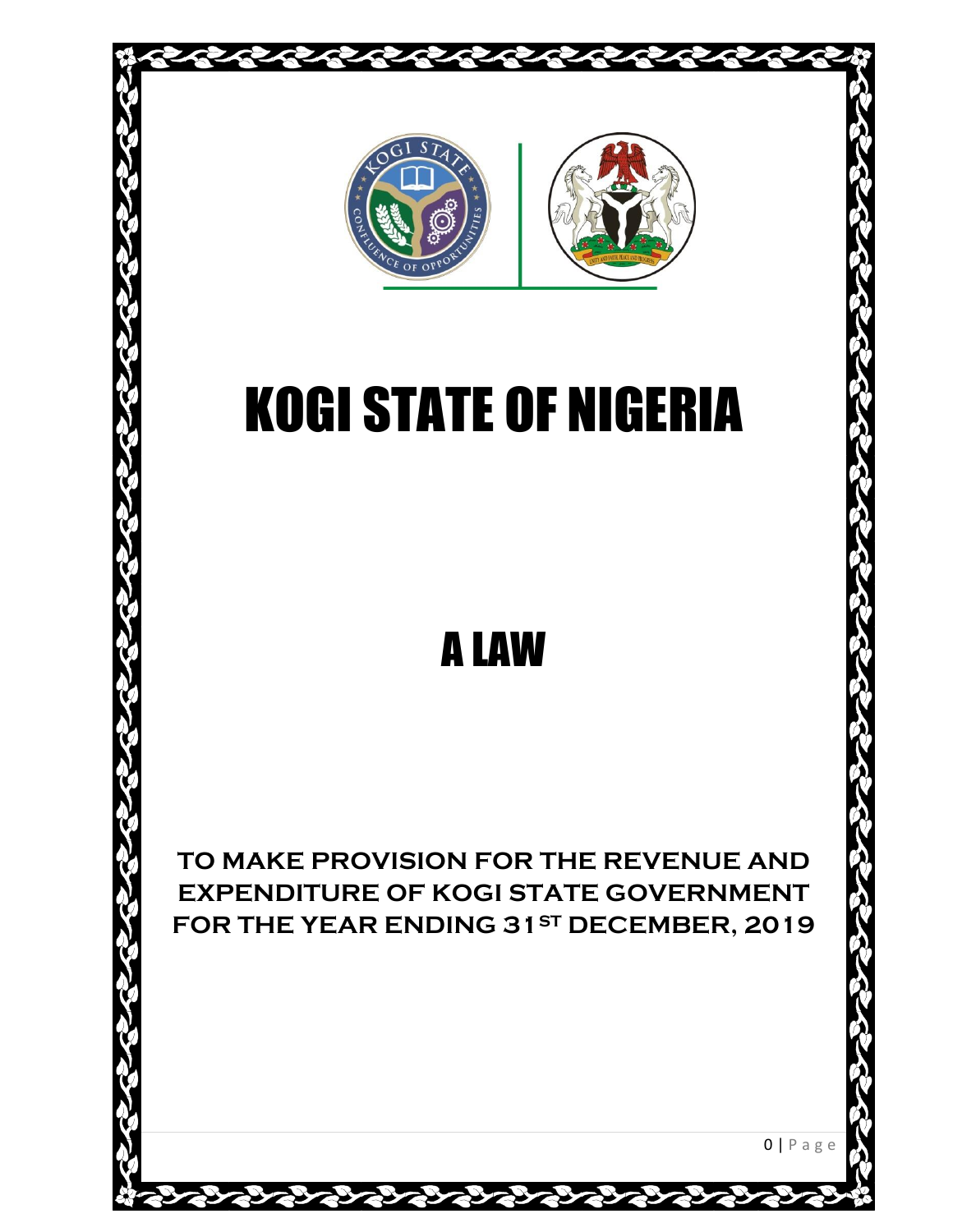#### A LAW TO MAKE PROVISION FOR THE REVENUE AND EXPENDITURE OF KOGI STATE GOVERNMENT FOR THE YEAR ENDING 31<sup>ST</sup> DECEMBER 2019

#### (APRROPRIATION LAW 2019) Title

#### $\sim$  1 1<sup>ST</sup> JANUARY 2019 Date of

Commencement

Be it enacted by the Kogi State House of Assembly and by Authority if the same as follow: Enactment

- 1. This Law may be cited as the Kogi State appropriation Law 2019.
- 2. The Sum not Exceeding:
	- (a)Seventy one Billion, Six Hundred and Twenty Six Million, Four Hundred and Fifty One Thousand, First Schedule Ninety two Naira (N71,626,451,092) only shall be Appropriated from the consolidated Revenue Fund of the Kogi State for the Recurrent Expenditure of the State Government during the year ending  $31<sup>st</sup>$  December, 2019 as set out in the first schedule to the Law.
	- (b) Seventy five Billion, One Hundred and Nine Million, Five Hundred and Ninety one Second Schedule Thousand, Four Hundred and Eighteen Naira (N75,109,591,418) only shall be appropriated from the Consolidated Revenue Fund of Kogi State Government during the year ending  $31<sup>st</sup>$ December, 2019 for Capital Expenditure in the Second Schedule to this Law.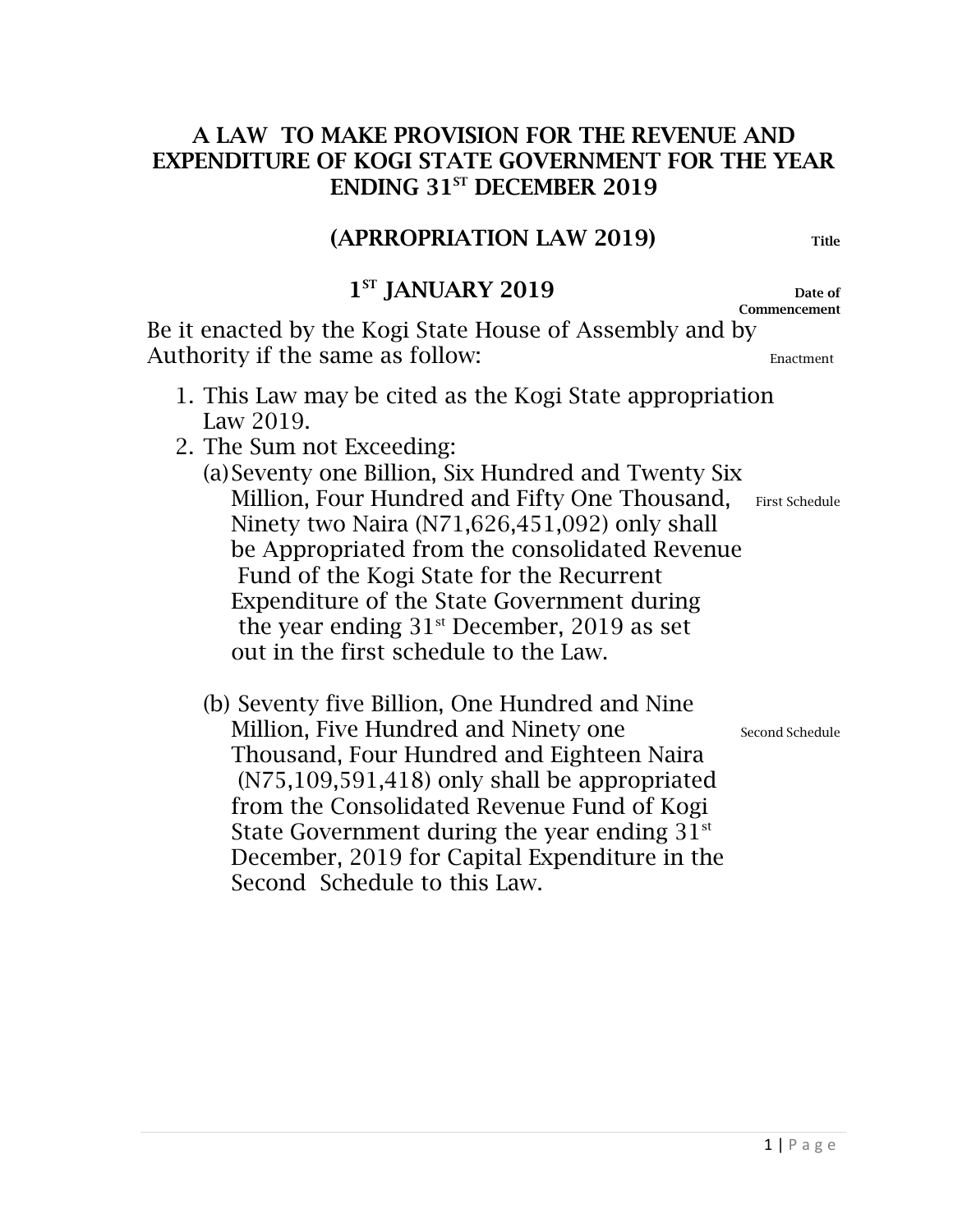### RECURRENT REVENUE AND CAPITAL **RECEIPTS**

| S/NO           | <b>REVENUE DETAILS</b>                            | <b>APPROVED BUDGET,</b><br>2019 |
|----------------|---------------------------------------------------|---------------------------------|
| $\mathbf{1}$   | <b>IGR</b><br>20,172,740,733                      |                                 |
| $\overline{2}$ | Government share of FAAC                          | 60,972,262,719                  |
| $\overline{3}$ | Government Share of VAT<br>17,500,000,000         |                                 |
| 4              | Government share of Excess Crude<br>2,243,973,366 |                                 |
| 5              | <b>Exchange Differentials</b><br>1,000,000,000    |                                 |
| 6              | <b>Refund from Federal Government</b>             | 130,893,199                     |
| $\overline{7}$ | Non-Oil Revenue<br>2,000,000,000                  |                                 |
| 8              | <b>Forex Equalization</b><br>200,698,829          |                                 |
| 9              | <b>Excess Bank Charges</b><br>120,698,829         |                                 |
|                | <b>Sub-Total</b>                                  | 104, 341, 267, 675              |
| B              | <b>CAPITAL RECEIPTS</b>                           |                                 |
| $\mathbf{1}$   | <b>Capital Receipts</b>                           | 42,394,774,835                  |
|                | Sub-Total                                         | 42,394,774,835                  |
|                | <b>Grand-Total</b>                                | 146,736,042,510                 |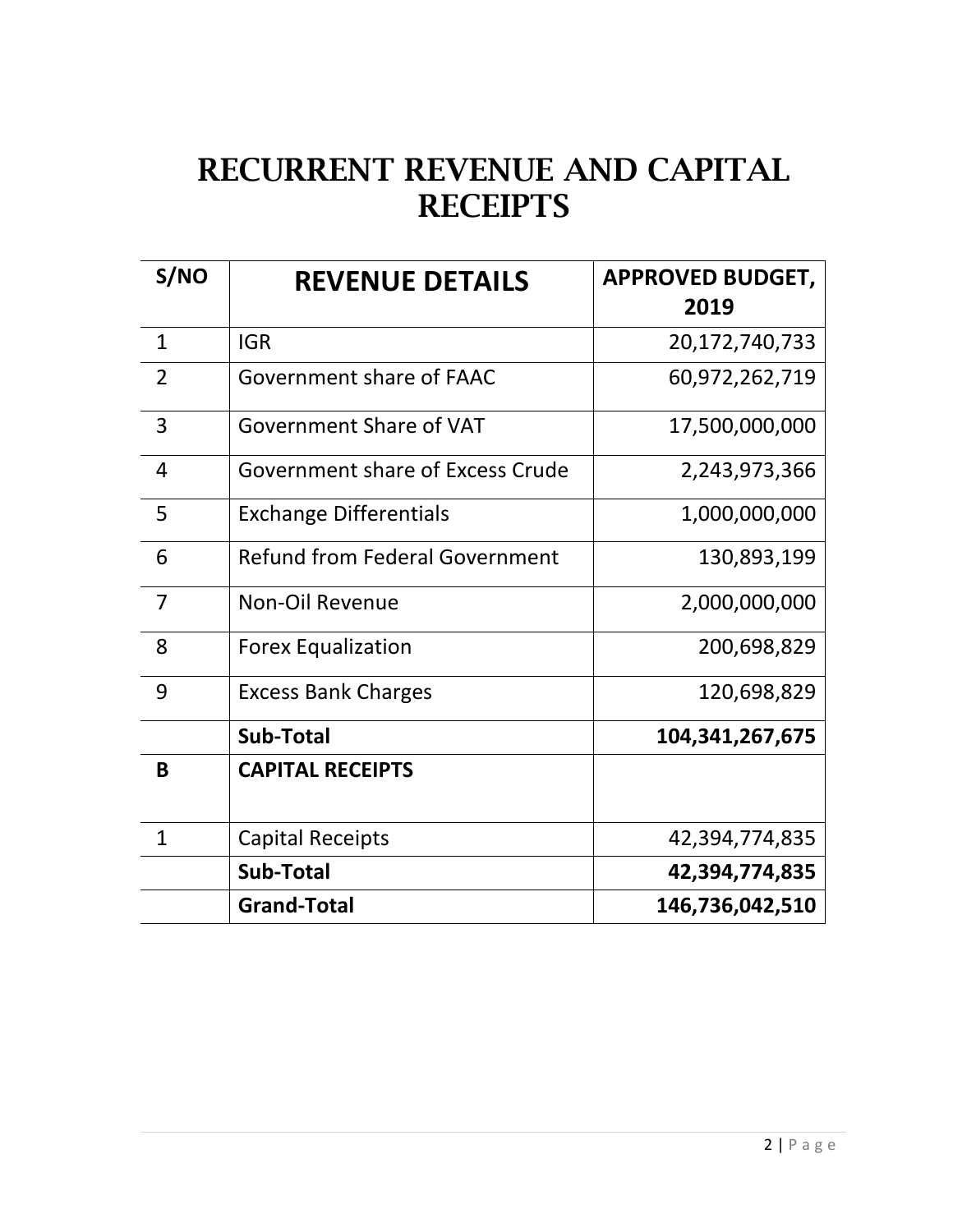### FIRST SCHEDULE RECURRENT EXPENDITURE

| <b>S/NO EXPENDITURE DETAILS</b> | <b>APPROVED BUDGET,</b><br>2019 |
|---------------------------------|---------------------------------|
| <b>Recurrent Expenditure</b>    | 71,626,451,092                  |
| Total                           | 71,626,451,092                  |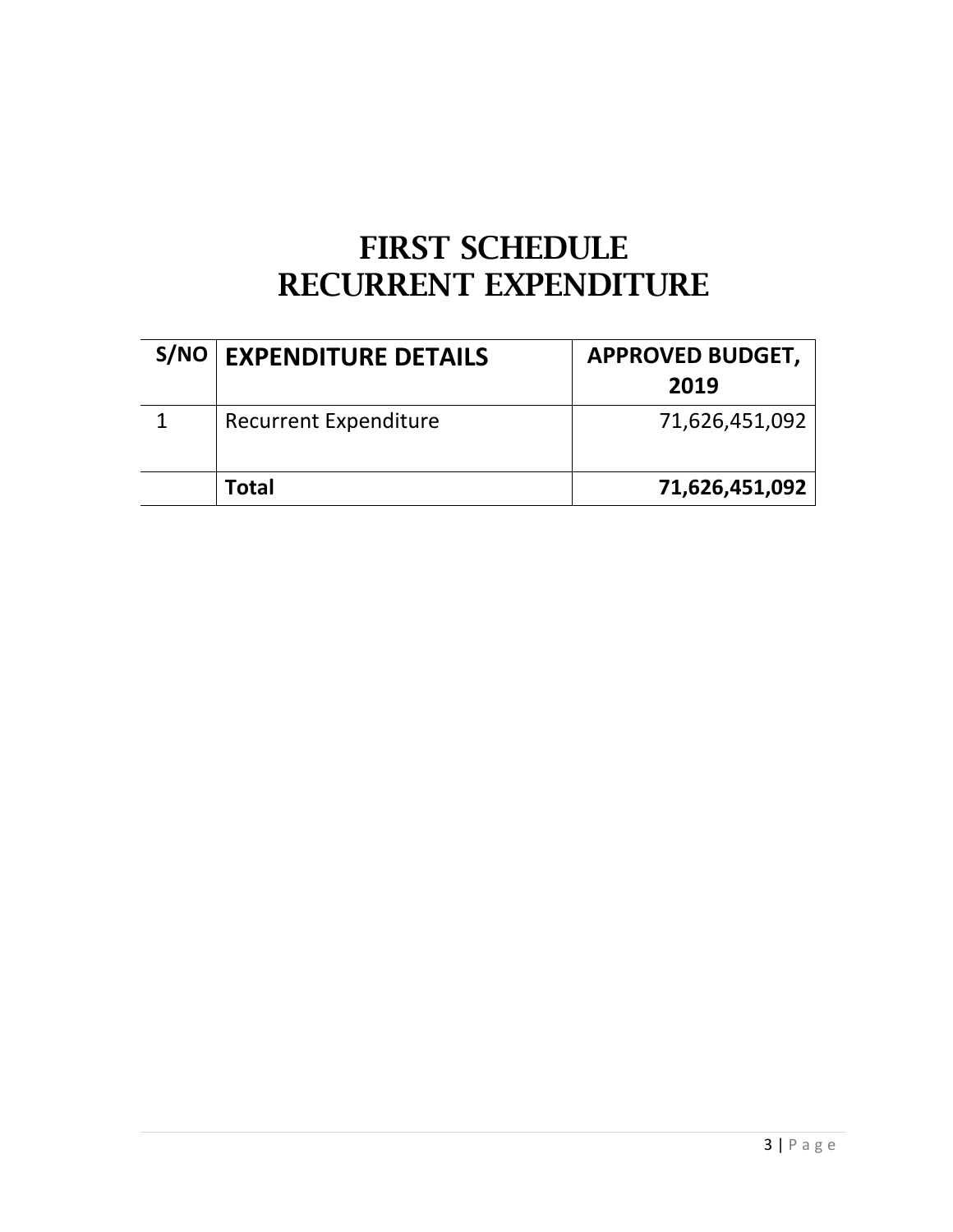### SECOND SCHEDULE CAPITAL EXPENDITURE

| S/NO   EXPENDITURE<br><b>DETAILS</b> | <b>APPROVED BUDGET,</b><br>2019 |
|--------------------------------------|---------------------------------|
| Capital Expenditure                  | 75,109,591,418                  |
| Total                                | 75,109,591,418                  |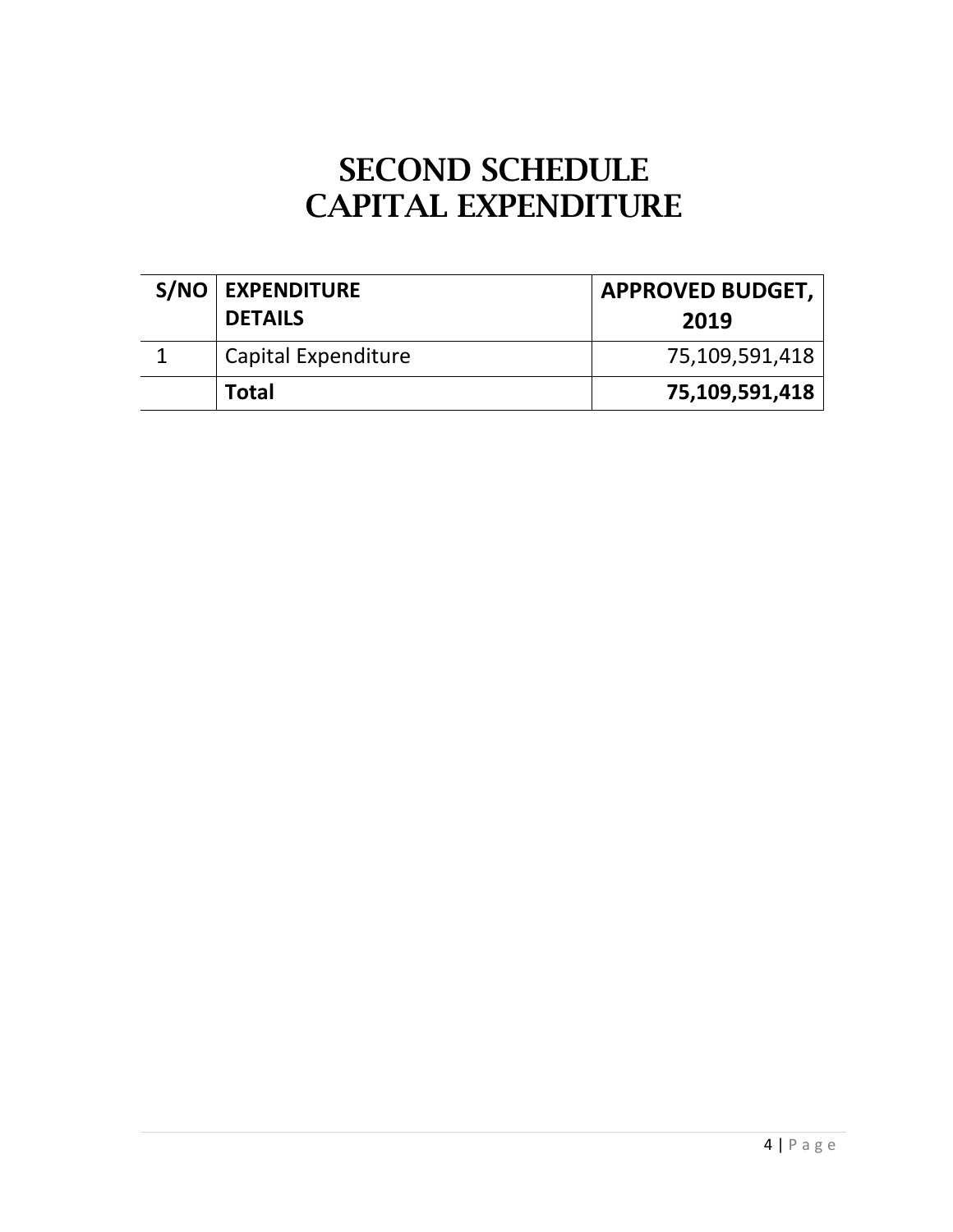### SUMMARY ALLOCATION TO EACH MDAs RECURRENT AND CAPITAL

| S/NO           | <b>ORGANIZATION</b>                                                          | <b>APPROVED</b>     |  |
|----------------|------------------------------------------------------------------------------|---------------------|--|
|                |                                                                              | <b>BUDGET, 2019</b> |  |
|                | <b>Administrative Sector</b>                                                 | 45,338,990,576      |  |
| $\mathbf{1}$   | 011100100100 GOVERNMENT HOUSE.                                               | 24,348,552,262      |  |
| 2              | 011100100200 EMERGENCY MGT AGENCY.                                           | 90,665,975          |  |
| 3              | 011100100300 CHRISTIAN PILGRIMS COMMISSION.                                  | 230,936,594         |  |
| 4              | 011100100400 KOGI STATE HAJJ COMMISSION.                                     | 353,901,603         |  |
| 5              | 011100100500 STATE SECURITY TRUST FUND.                                      | 225,288,278         |  |
| 6              | 011100100600 KOGI STATE FOUNDATION.                                          | 0                   |  |
| $\overline{7}$ | 011100200100 DEPUTY GOVERNOR'S OFFICE.                                       | 1,112,254,218       |  |
| 8              | 011100300100 OFFICE OF THE SSG.                                              | 3,008,017,798       |  |
| 9              | 011101000100 BUREAU OF PUBLIC PROCUREMENT<br>$(BPP)$ .                       | 186,467,820         |  |
| 10             | 011103300100 KOGI STATE HIV/AID CONTROL<br>AGENCY.                           | 2,291,016           |  |
| 11             | 011103500100 BUREAU OF STATE PENSION.                                        | 3,802,264,702       |  |
| 12             | 011104800100 BUREAU OF LOCAL GOVT PENSION.                                   | 60,845,085          |  |
| 13             | 011111100100 BUREAU OF PUBLIC PRIVATE<br>PARTNERSHIP.                        | 134,626,464         |  |
| 14             | 011200100100 KOGI STATE HOUSE OF ASSEMBLY.                                   | 4,723,434,947       |  |
| 15             | 012300100100 BUREAU OF INFORMATION<br>SERVICES AND GRASSROOTS SENSITISATION. | 861,037,957         |  |
| 16             | 012300300100 KOGI STATE BROADCASTING<br>CORPORATION.                         | 309,708,881         |  |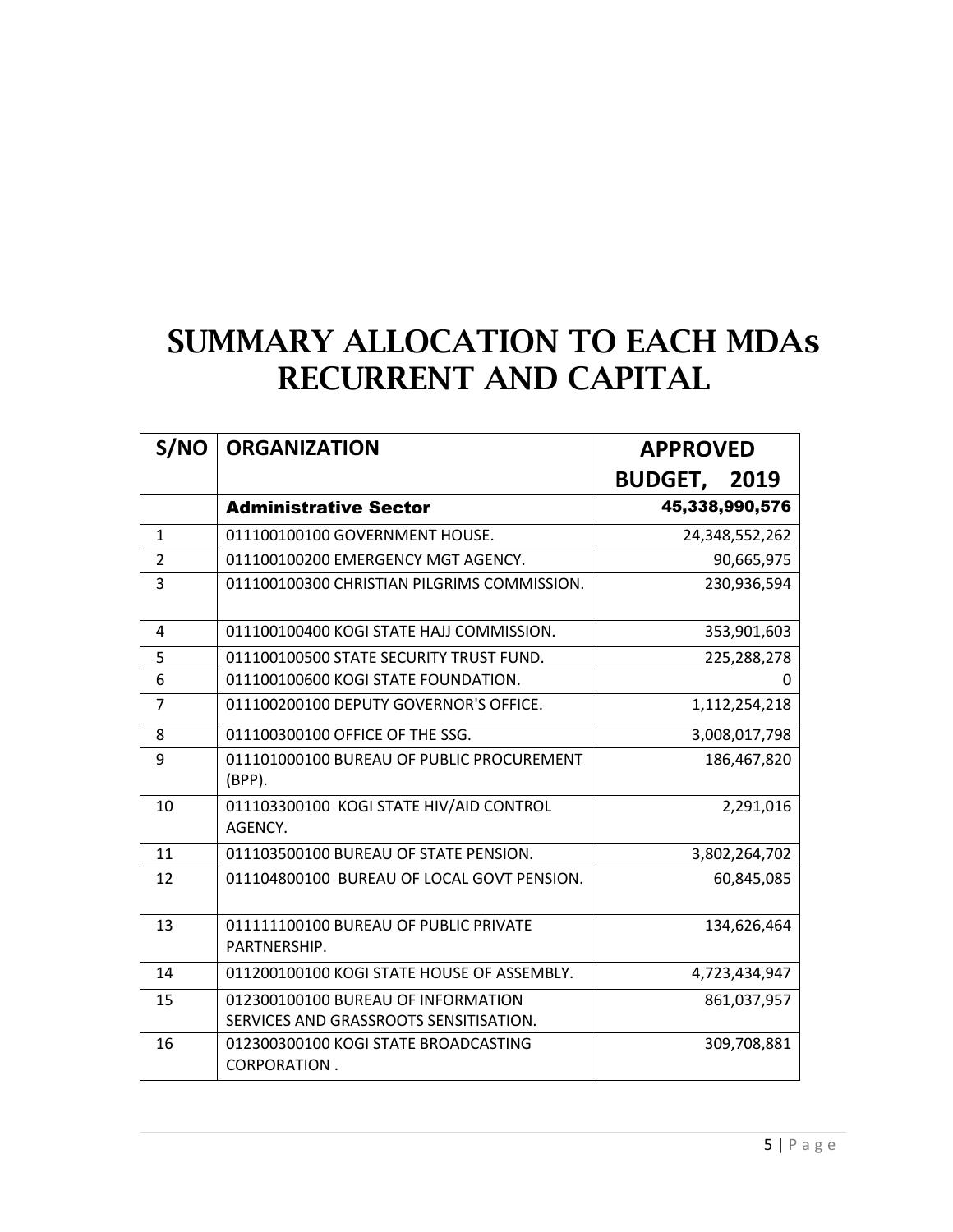| 17 | 012301300100 KOGI STATE NEWSPAPER<br><b>CORPORATION.</b>       | 106,278,128    |
|----|----------------------------------------------------------------|----------------|
| 18 | 012400200100 KOGI STATE FIRE AGENCY.<br>81,011,486             |                |
| 19 | 012500100100 OFFICE OF THE HEAD OF CIVIL<br>SERVICE.           | 3,661,933,458  |
| 20 | 014000100100 OFFICE OF THE STATE AUDITOR-<br>GENERAL.          | 389,677,175    |
| 21 | 014000100200 OFFICE OF THE LOCAL GOVT.<br>AUDITOR-GENERAL.     | 723,032,808    |
| 22 | 014700100100 CIVIL SERVICE COMMISSION.                         | 171,519,416    |
| 23 | 014800100100 STATE INDEPENDENT ELECTORAL<br>COMMISSION (SIEC). | 316,330,716    |
| 24 | 015000100100 LOCAL GOVT. SERVICE<br>COMMISSION.                | 438,913,789    |
|    | <b>Sub-Total.</b>                                              | 45,338,990,576 |
|    | <b>Economic Sector</b>                                         | 51,663,811,012 |
|    |                                                                |                |
| 25 | 021500100100 MINISTRY OF AGRICULTURE.                          | 5,771,154,769  |
| 26 | 021500300100 KOGI AGRICULTURAL<br>DEVELOPMENT PROJECT (ADP).   | 463,283,545    |
| 27 | 021500500100 KOGI AGRO-ALLIED COMPANY.                         | 87,494,052     |
| 28 | 021500600100 KOGI LAND DEV. BOARD.                             | 24,335,798     |
| 29 | 022000100100 MINISTRY OF FINANCE-HQTRS.                        | 6,101,932,838  |
| 30 | 022000700100 OFFICE OF THE ACCOUNTANT<br><b>GENERAL.</b>       | 1,396,134,270  |
| 31 | 4,284,829,164<br>022000800100 BOARD OF INTERNAL REVENUE.       |                |
| 32 | 022001100100 KOGI INVESTMENT & PROPERTIES<br>LTD.              | 67,244,884     |
| 33 | 022200100100 MIN. OF COMMERCE & INDUSTRY.<br>2,516,937,024     |                |
| 34 | 022205300100 KOGI STATE MARKET<br>DEVELOPMENT BOARD.           | 27,979,246     |
| 35 | 022900100100 MINISTRY OF TRANSPORT.                            | 1,802,802,693  |
| 36 | 022900300100 ROAD MAINTENANCE AGENCY.<br>3,150,934,285         |                |
| 37 | 023400100100 MINISTRY OF WORKS AND URBAN<br>DEVELOPMENT.       | 12,130,567,103 |
| 38 | 023600100100 MIN. OF CULTURE & TOURISM.<br>1,003,079,223       |                |
| 39 | 023600300100 COUNCIL FOR ARTS AND CULTURE.                     | 150,482,226    |
| 40 | 023605200100 HOTEL AND TOURISM BOARD.<br>21,828,422            |                |
| 41 | 023800100100 MINISTRY OF BUDGET AND<br>PLANNING.               | 1,576,366,965  |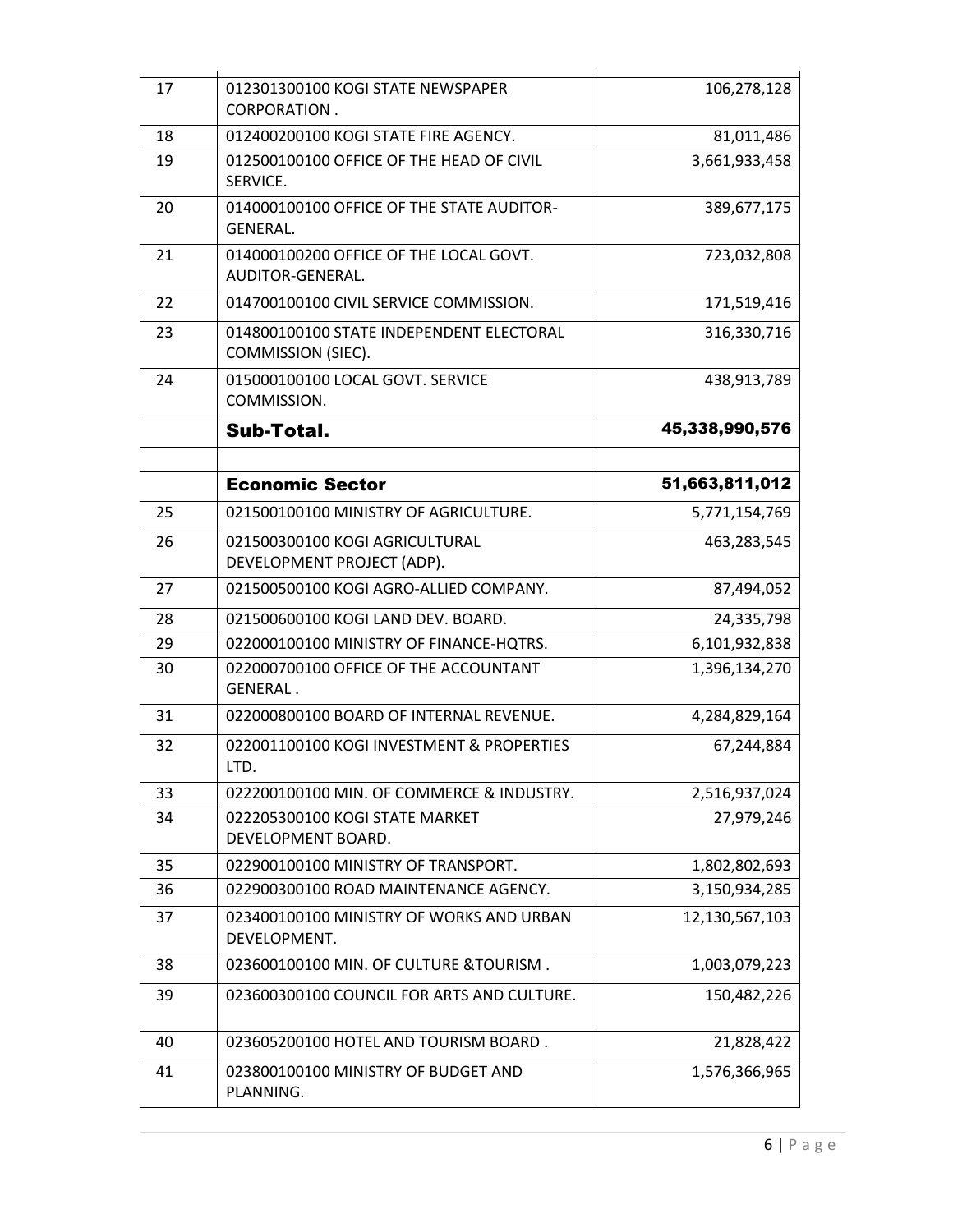| 42 | 023800200100 STATE BUREAU OF STATISTICS.<br>129,662,416                          |                |  |
|----|----------------------------------------------------------------------------------|----------------|--|
| 43 | 025200100100 KOGI STATE FISCAL RESPONSIBILITY<br>28,650,000<br><b>COMMISSION</b> |                |  |
| 44 | 025200100100 MINISTRY OF WATER RESOURCES.                                        | 2,689,053,621  |  |
| 45 | 025210200100 KOGI STATE WATER BOARD.                                             | 724,762,036    |  |
| 46 | 025210300100 RURAL WATER AND SANITATION<br>AGENCY (RUWASSA).                     | 6,022,528      |  |
| 47 | 025300100100 LANDS AND HOUSING SERVICES<br>BUREAU.                               | 3,850,756,732  |  |
| 48 | 025300900100 KOGI STATE TOWN PLANNING AND<br>DEVELOPMENT BOARD.                  | 162,019,305    |  |
| 49 | 026100100100 MINISTRY OF RURAL<br>3,495,497,867<br>DEVELOPMENT.                  |                |  |
|    | <b>Sub-Total.</b>                                                                | 51,663,811,012 |  |
|    |                                                                                  |                |  |
|    | <b>Law &amp; Justice Sector</b>                                                  | 7,446,791,251  |  |
| 50 | 031801100100 KOGI STATE JUDICIAL SERVICE<br>COMMISSION.                          | 339,887,982    |  |
| 51 | 2,108,853,500<br>032600100100 MINISTRY OF JUSTICE.                               |                |  |
| 52 | 032605100100 HIGH COURT OF JUSTICE.                                              | 3,082,919,910  |  |
| 53 | 032605200100 CUSTOMARY COURT OF APPEAL.<br>935, 313, 267                         |                |  |
| 54 | 979,816,592<br>032605300100 SHARIA COURT OF APPEAL.                              |                |  |
|    | Sub-Total.                                                                       | 7,446,791,251  |  |
|    |                                                                                  |                |  |
|    | <b>Social Sector</b>                                                             | 42,286,449,671 |  |
| 55 | 051300100100 MINISTRY OF YOUTH & SPORTS.                                         | 755,691,773    |  |
| 56 | 051300100200 KOGI STATE SPORTS COUNCIL                                           | 146,454,620    |  |
| 57 | 051400100100 MINISTRY OF WOMEN AFFAIRS AND<br>880,587,780<br>SOCIAL DEVELOPMENT. |                |  |
| 58 | 5,470,465,367<br>051700100100 MINISTRY OF EDUCATION, SCIENCE<br>AND TECHNOLOGY.  |                |  |
| 59 | 051700200100 STATE UNIVERSAL BASIC<br>419,217,675<br>EDUCATION BOARD.            |                |  |
| 60 | 051700800100 KOGI STATE LIBRARY BOARD.                                           | 47,648,982     |  |
| 61 | 94,294,067<br>051700900100 ADULT & NON-FORMAL EDUCATION<br>BOARD.                |                |  |
| 62 | 051701800100 KOGI STATE POLYTECHNIC, LOKOJA.<br>2,988,417,199                    |                |  |
| 63 | 051701900100 COLLEGE OF EDUCATION, ANKPA.                                        | 2,403,699,941  |  |
| 64 | 051702000100 COLLEGE OF EDUCATION<br>998,133,200<br>TECHNICAL, KABBA.            |                |  |
|    |                                                                                  |                |  |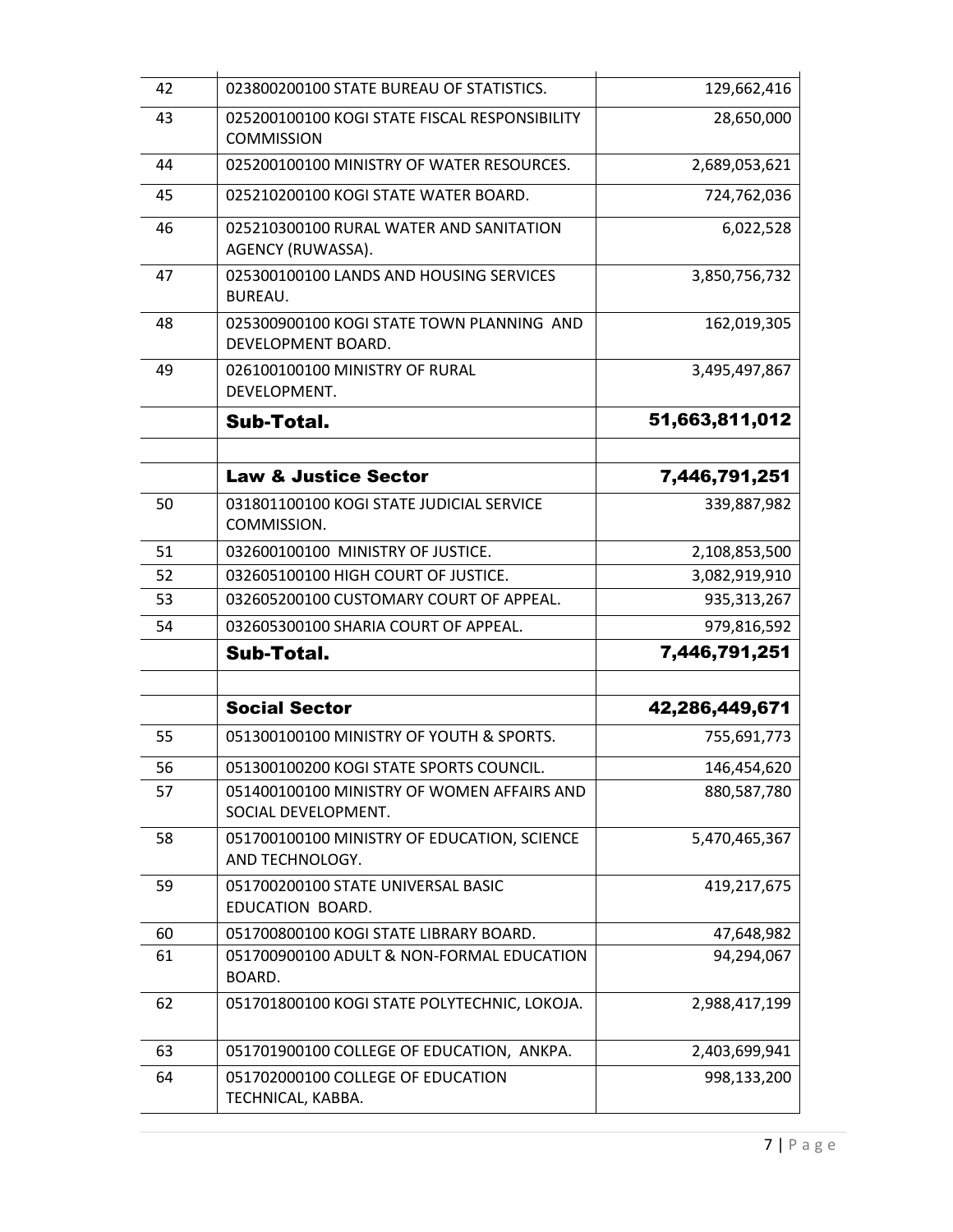|    | <b>GRAND TOTAL</b>                                                                        | 146,736,042,510 |  |  |
|----|-------------------------------------------------------------------------------------------|-----------------|--|--|
|    | Sub-Total.                                                                                | 42,286,449,671  |  |  |
| 79 | 2,004,265,251<br>055100100100 MINISTRY OF LOCAL GOVERNMENT<br>AND CHIEFTAINCY AFFAIRS.    |                 |  |  |
| 78 | 053505300100 SANITATION & WASTE<br>240,828,408<br>MANAGEMENT BOARD.                       |                 |  |  |
| 77 | 053501600100 STATE ENVIRONMENTAL<br>60,644,828<br>PROTECTION AGENCY.                      |                 |  |  |
| 76 | 053500100100 MINISTRY OF ENVIRONMENT AND<br>NATURAL RESOURCES.                            | 2,476,962,538   |  |  |
| 75 | 052110600100 COLLEGE OF HEALTH SCIENCE &<br>TECHNOLOGY, IDAH.                             | 277,607,791     |  |  |
| 74 | 052110400100 COLLEGE OF NURSING AND<br>MIDWIFERY, OBANGEDE.                               | 259,304,615     |  |  |
| 73 | 4,141,602,142<br>052110200100 KOGI STATE HOSPITAL<br>MANAGEMENT BOARD.                    |                 |  |  |
| 72 | 052102700100 KOGI STATE SPECIALIST HOSPITAL,<br>1,449,540,438<br>LOKOJA.                  |                 |  |  |
| 71 | 052102600100 KOGI STATE UNIVERSITY TEACHING<br>423,294,683<br>HOSPITAL, ANYIGBA.          |                 |  |  |
| 70 | 052100300100 PRIMARY HEALTHCARE<br>DEVELOPMENT AGENCY.                                    | 614,183,614     |  |  |
| 69 | 052100100100 MINISTRY OF HEALTH.                                                          | 5,539,800,820   |  |  |
| 68 | 25,602,222<br>051706500100 NIGERIA-KOREA FRIENDSHIP<br>155,207,330<br>INSTITUTE.          |                 |  |  |
| 67 | 051705600100 STATE SCHOLARSHIP BOARD.                                                     |                 |  |  |
| 66 | 051705400100 KOGI STATE SCIENCE, TECHNOLOGY<br>EDUCATION AND TEACHING SERVICE COMMISSION. | 5,920,564,154   |  |  |
| 65 | 051702100100 KOGI STATE UNIVERSITY, ANYIGBA.                                              | 4,492,430,233   |  |  |
|    |                                                                                           |                 |  |  |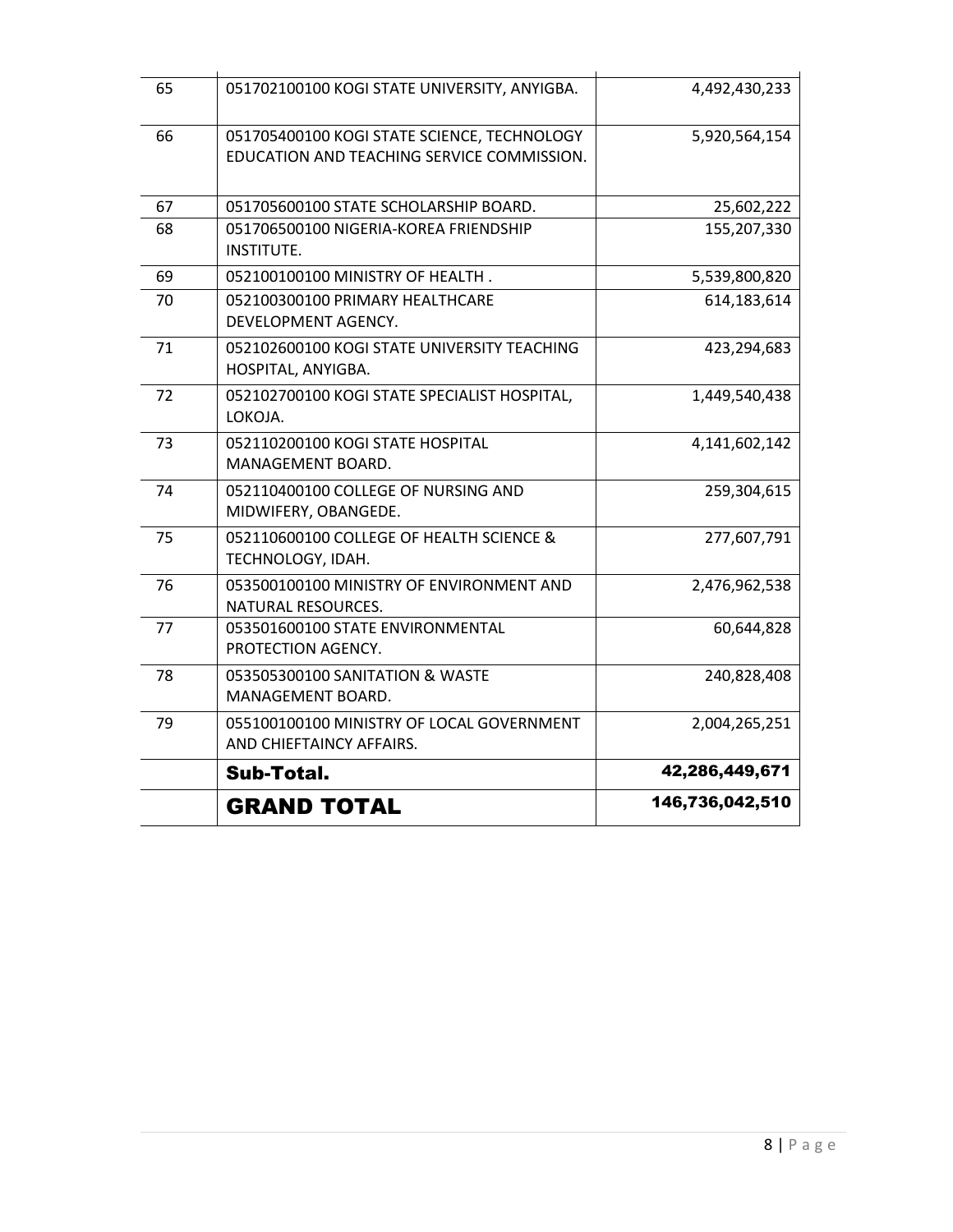The above printed impression has been carefully compared by me with the Bill which was passed by the House of Assembly and same has been found by me to be a true and correctly printed copy of the said Bill.

Signature of the Clerk of the House SHAIBU MATTHEW IREYI I assent/withhold Assent, this  $21^{\frac{4}{3}}$  day of  $2019$ Signature of the Executive Governor of the State ALHAJI YAHAYA BELLO